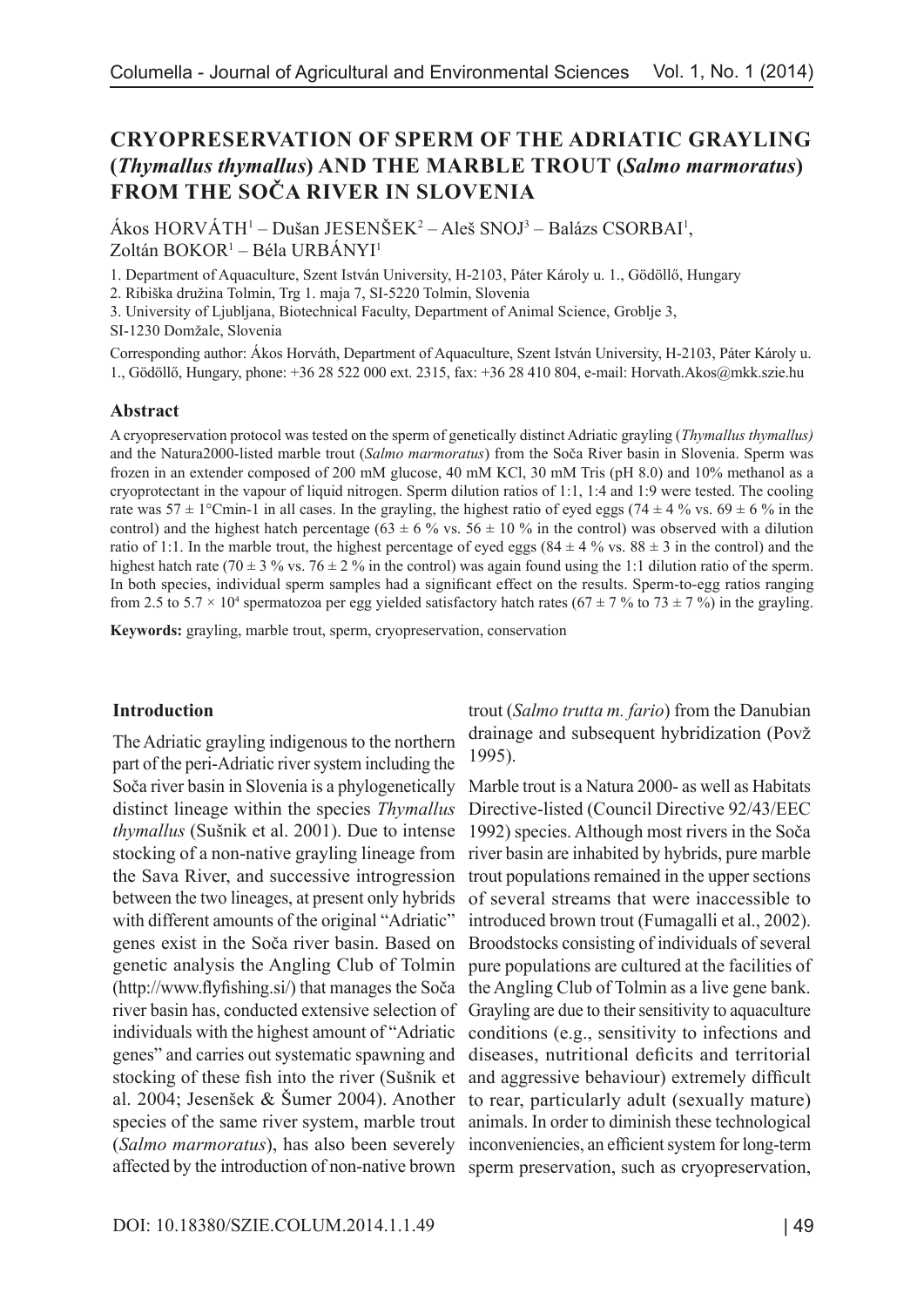should be established enabling drastic reduction of broodstock size. This system would also enable storage of sperm obtained from wild males, until it is genetically tested.

In case of the marble trout, cryopreservation of sperm from individuals of the remaining pure populations could ensure their survival. These populations that inhabit the headwaters of rivers are severely limited in numbers of fish and are continuously threatened by natural hazards such as earthquakes, landslides or floods (Povž et al., 1996).

Although the cryopreservation of salmonid sperm (particularly of the rainbow trout *Oncorhynchus mykiss*) has been studied extensively (for a review see Lahnsteiner 2000a), only a few reports have been published on the sperm of the grayling (Lahnsteiner et al. 1992, 1996a) and several issues concerning fertilizing capacity of frozen sperm, optimal sperm-to-egg ratio, lesions of preserved cells due to freezing and thawing remain to be solved. Fine structural changes in spermatozoa as a result of cryopreservation were investigated using electron microscopy systems (SEM and TEM) (Lahnsteiner et al., 1992). After thawing only 10-20% of sperm cells displayed intact morphology, although fertilization percentages of up to 80 % were observed. In the second study (Lahnsteiner et al. 1996a), a method originally developed for the rainbow trout was adapted to the grayling and the Danube salmon (*Hucho hucho*). Fertilization rates of 90 – 100 % of the control were observed using 10 % methanol as cryoprotectant, cooling at 1.5 cm above the level of liquid nitrogen and thawing at 25°C for 30 seconds. To the best of our knowledge there has been no report on the cryopreservation of marble trout sperm.

In order to develop a protocol for cryopreservation of the Adriatic grayling and the marble trout, the objective of this study was to experimentally investigate the effect of sperm dilution ratio on the fertilizing capacity of sperm after thawing. A further objective of the work was to optimize the sperm-to-egg ratio with respect to fertilization success using thawed sperm in the grayling.

# **Materials and methods**

## *Gamete collection*

In case of the grayling, approximately 30 spawning males and four spawning females kept in the fish farm of the Angling club of Tolmin were included in the investigations.

Before collecting sperm and eggs, all individuals were anesthetized using 2-phenoxyethanol at a dose of 0.8 ml l-1. Anesthetized fish were laid on a towel, their urogenital openings were wiped dry and sperm were stripped into 12-ml test tubes applying a silicone catheter (1 mm internal diameter, 1.5 mm external diameter) according to the protocol described by Glogowski et al. (2000). Females were inspected for the presence of ovulated eggs and eggs were stripped into a plastic bowl by gentle massage of the abdomen.

Milt was successfully collected from 12 individuals: three of them, having a sufficient milt volume (samples 10, 11, 13), were selected for individual cryopreservation, while three more samples were due to small milt volumes pooled before freezing. The remaining six samples were excluded from cryopreservation experiments due to poor motility.

Sperm motility of each specimen was estimated before cryopreservation and after thawing (postthaw motility) under a light microscope at 100  $\times$  magnification by mixing 1  $\mu$ l of sperm with 19 µl of hatchery water on a microscope slide.

Marble trout males were collected by electrofishing at three sections of the river Trebuščica. Collected fish were anesthetized on collection site using 2-phenoxyethanol at a dose of 0.8 ml l-1. Fish were laid on a towel, their urogenital pores were wiped dry and sperm was collected by aspiration through an elastic pipe into a dry test tube. At each sampling site pooled sperm was collected from 5-8 individuals, thus, they were numbered 1, 2 and 3 according to the sampling site. Sperm samples were then transported into the hatchery at 4°C and motility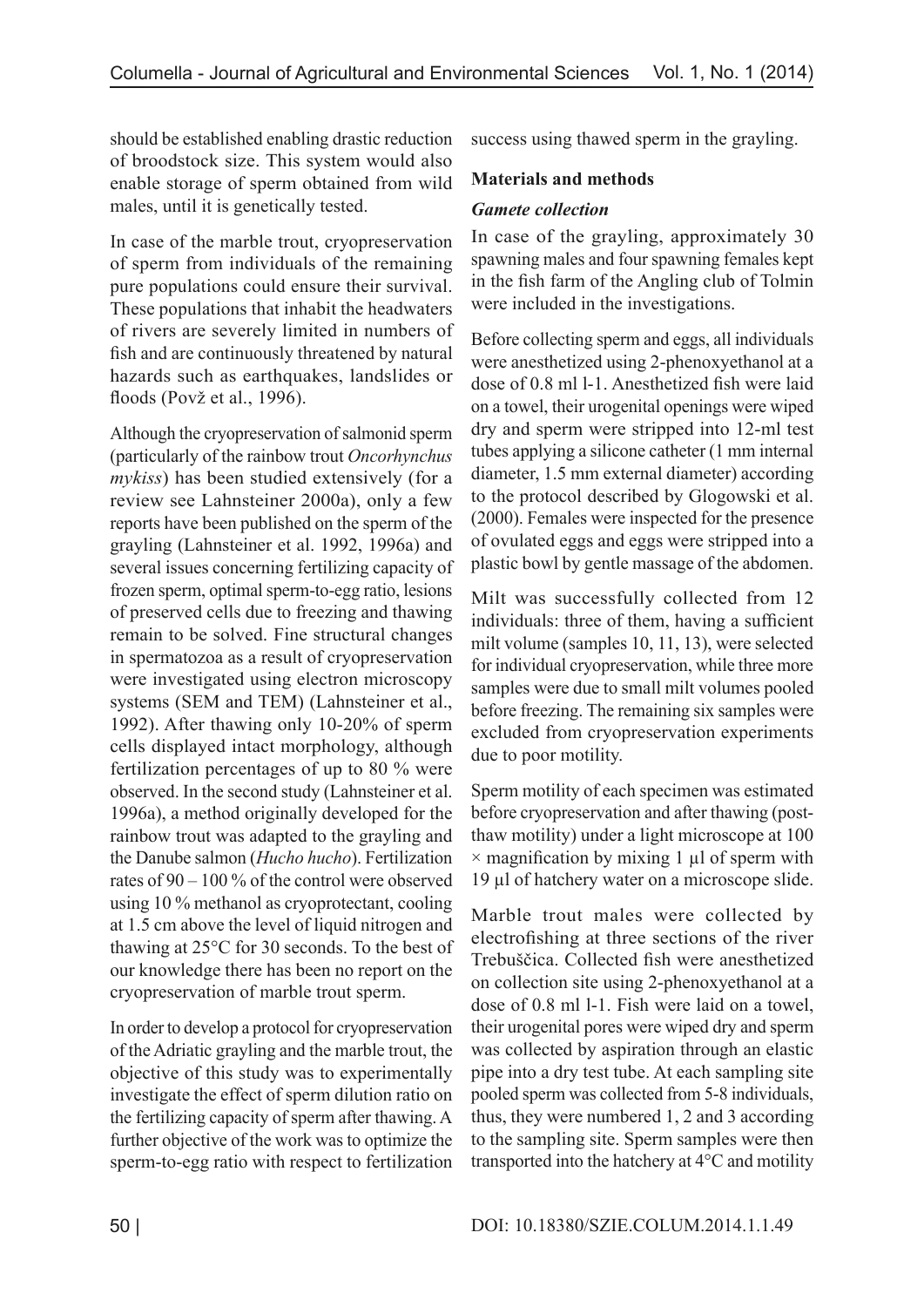estimation was conducted as described with the grayling. Eggs from females of the broodstock maintained at the fish farm were collected during a routine spawning work and also transported into the hatchery at 4°C.

### *Sperm cryopreservation*

Conditions of freezing and thawing were identical for both species. Before freezing, sperm were mixed at a ratio of either 1:1, 1:4 or 1:9 with an extender composed of 200 mM glucose, 40 mM KCl, 30 mM Tris (pH 8.0, set with concentrated HCl) and 10% methanol adjusted to have a final concentration of 10% following dilution with sperm. All chemicals used in the experiments were purchased from Reanal Laborvegyszer Kft (Budapest, Hungary). Diluted sperm were loaded into 0.5 ml straws (Minitüb, Tiefenbach, Germany) and frozen in the vapour of liquid nitrogen in a polystyrene box. Straws were placed on a 3-cm high polystyrene frame floating on the surface of liquid nitrogen and allowed to cool for 3 minutes. After cooling straws were plunged into liquid nitrogen. Frozen sperm samples were stored in a Statebourne BIO 10 storage dewar (Statebourne Cryogenics, Washington Tyne & Wear, UK). Sperm samples were used for fertilization after two to four days of storage. Samples were thawed in a 40°C water bath for 13 seconds.

Cooling rates were measured using a K-type thermocouple inserted into a straw filled with sperm of marble trout diluted with the extender and cryoprotectant at a ratio of either 1:1, 1:4 or 1:9 as described above. The thermocouple was connected to a Digi-Sense DualLogR thermometer (Eutech Instruments, Singapore). The straw was placed onto a 3 cm high polystyrene frame which was floating on the surface of liquid nitrogen in a styrofoam box and temperature readings were logged with the interval of 2 seconds. Cooling rate measurements were conducted in three replicates. Average cooling rates were calculated using the initial temperature values and the values at 3 minutes and the time elapsed.

# *Effect of dilution ratio on the fertilizing capacity of cryopreserved sperm*

To investigate the effect of sperm dilution ratio on the fertilizing capacity of sperm after thawing, pooled eggs from two females were used in the grayling and from three females in the marble trout. Batches of  $13g (N = 837 - 1029)$  eggs were used for fertilization with a single straw of thawed grayling sperm, whereas, in the marble trout batches of  $20g$  (N = 209-224) of eggs were fertilized with one straw, in triplicates for both species. Sperm samples 10, 11 and the pooled sample were used in the grayling, while in the marble trout the pooled samples collected at the three sampling sites were used. Freshly stripped sperm served as a control in both species. Contents of a straw were released onto the eggs and gametes were activated using a DIA523 fertilizing extender (in 1 liter of water: 2.42 g Tris, 3.76 g glycine, 5.5 g NaCl prepared according to the protocol of Billard (1977)). Simultaneously, post-thaw motility of sperm was observed under a light microscope at  $100\times$ magnification by diluting 1 µl of thawed sperm in 19 µl of the above mentioned fertilizing extender on a microscope slide. After incubation in the fertilizing extender for approximately 1 hour, the extender was replaced by water and eggs were distributed into experimental incubators with a water flow of 90 l min-1. Fertilization percentages were calculated at eyed stage, and hatch percentages were calculated at the stage of hatching.

# *Effect of sperm-to-egg ratio on the fertilizing capacity of cryopreserved sperm*

To optimize the sperm-to-egg ratio using thawed sperm of the grayling, again, pooled eggs of two females were divided into the batches of 10 g  $(N = 622 - 743)$  eggs in triplicates and fertilized with the cryopreserved sperm of sample 13 diluted at a ratio of 1:4 prior to cryopreservation. Fertilization was carried out using 200, 100 or 50 µl of thawed sperm (meaning 40, 20 or 10 µl of pure sperm). Details of fertilization, incubation and determination of fertilization and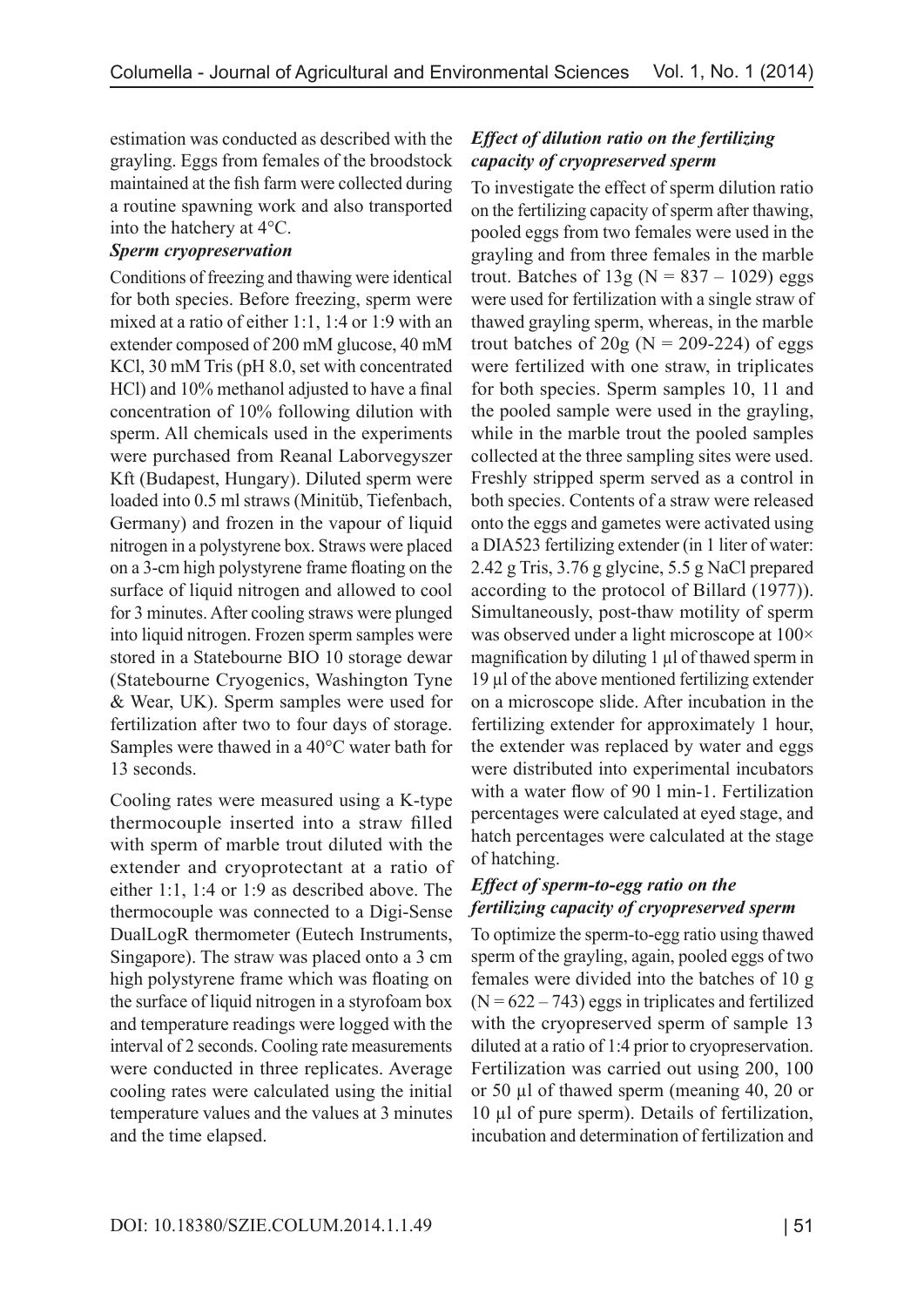hatch percentages were the same as described in the previous experiment. Sperm concentration was determined by counting spermatozoa in a Bürker-type counting chamber at  $100 \times$  dilution (in the extender used for cryopreservation) in order to calculate the sperm-to-egg ratio. Finally, sperm-to-egg ratio was calculated by dividing the number of spermatozoa in the volume of fresh sperm used for fertilization with the number of eggs in the given batch.

# *Statistical analyses*

Post-thaw motility, fertilization and hatch percentages were subjected to two-way analysis of variance (ANOVA) with Bonferroni's post test at  $P < 0.05$  to investigate the main effects of individual sperm samples and dilution ratios. Oneway ANOVA with Tukey's Multiple Comparison test at  $P < 0.05$  was used to investigate the effects of the used sperm-to-egg ratios on fertilization and hatch rates. All statistical analyses were conducted using the statistical software GraphPad Prism 4.0 for Windows.

**Results**

Sperm collection from the grayling through a silicone catheter was only partly successful – of the 12 stripped males sperm was successfully collected only from three individuals. Motility of grayling sperm immediately after collection was 78  $\pm$  10% (N = 12), while that of the marble trout was  $83 \pm 6\%$  (N = 3).

According to our measurements the cooling rates for the three dilution ratios were  $57 \pm$ 1 °Cmin<sup>-1</sup> for 1:1, 57  $\pm$  0 °Cmin<sup>-1</sup> for 1:4 and  $58 \pm 1$  °Cmin<sup>-1</sup> for 1:9 (Figure 1). The highest post-thaw motility  $(50 \pm 0\%)$  of grayling sperm measured in the first experiment corresponded to the pooled sperm sample with 1:1 dilution ratio (Table 1). In general, significant main effects of dilution ratios ( $P < 0.0001$ ) and sperm samples ( $P$  $= 0.0090$ ) were observed on post-thaw motility of cryopreserved grayling sperm.

In case of the marble trout (Table 2) the highest post-thaw motility  $(23 \pm 6\%)$  was observed in sperm sample 1 at a dilution ratio of 1:9. Significant main effects of the dilution ratio  $(P = 0.0110)$  as well as the individual sample  $(P = 0.0003)$  on the post-thaw motility of marble trout sperm were found.

In case of fertilization percentages in the grayling at eyed stage (Table 1.), significant main effects of dilution ratios ( $P = 0.0002$ ) and sperm samples  $(P = 0.0285)$  were found, however, only dilution



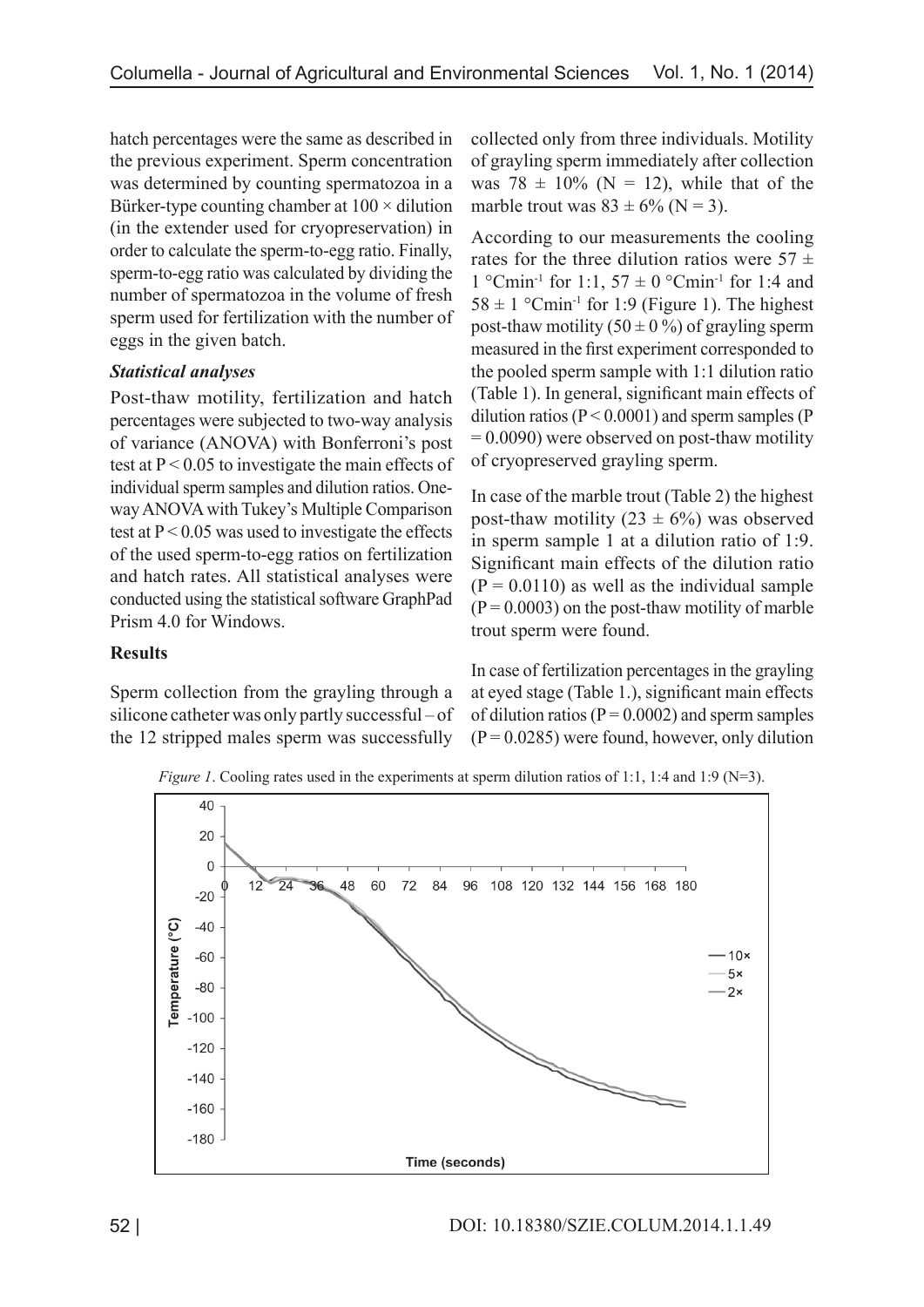ratios had an effect ( $P = 0.0008$ ) on the hatch rates. The highest fertilization  $(74 \pm 4\%)$  and hatch (63±6%) percentages were observed in sample number 10 using the 1:1 dilution ratio. A gradual decrease of fertilization and hatch rates was observed only in sample number 10, whereas, in sample number 11 or in the pooled sample, this decrease was not significant or was

*Table 1.* Post-thaw motility (a), fertilization at eyed stage (b) and hatch (c) percentages observed using cryopreserved sperm of the Adriatic grayling. All data are given as mean  $\pm$  SD (N = 3). Values sharing a superscript letter within a column are not significantly different at  $P < 0.05$ . Control fertilization:  $69 \pm 6$ %, control hatch:  $56 \pm 10$ %.

| Dilution ratio   | Sperm sample number |                     |                     |  |
|------------------|---------------------|---------------------|---------------------|--|
| a                | Pool                | 10                  | 11                  |  |
| 1:1              | $50\pm0^{\rm a}$    | $43 \pm 6^a$        | $37 \pm 6^a$        |  |
| 1:4              | $43 \pm 6^{\circ}$  | $40 \pm 10^{\circ}$ | $30\pm0^{\rm ab}$   |  |
| 1:9              | $20 \pm 0^b$        | $4 \pm 2^{6}$       | $18 \pm 13^{b}$     |  |
| b.               |                     |                     |                     |  |
| 1:1              | $63 \pm 13^{\circ}$ | $74 \pm 4^{\circ}$  | $70 \pm 2^{\circ}$  |  |
| 1:4              | $66 \pm 11^{\circ}$ | $62 \pm 2^{\rm a}$  | $70 \pm 4^{\circ}$  |  |
| $\overline{1:9}$ | $67 \pm 3^{\circ}$  | $29 \pm 13^{b}$     | $53 \pm 10^{\rm a}$ |  |
| c.               |                     |                     |                     |  |
| 1:1              | $53 \pm 12^{\circ}$ | $63 \pm 6^{\circ}$  | $61 \pm 4^{\circ}$  |  |
| 1:4              | $52 \pm 12^{\rm a}$ | $53 \pm 0^{\rm a}$  | $59 \pm 4^{\circ}$  |  |
| 1:9              | $53 \pm 6^{\circ}$  | $27 \pm 12^b$       | $46 \pm 8^{\circ}$  |  |

not observed at all.

In case of the marble trout (Table 2.), the highest percentage of eyed eggs  $(84 \pm 4\%)$  and hatched larvae (70  $\pm$  3%) was observed with sperm sample 3 and dilution ratio of 1:1. A significant main effect of individual samples was observed on the percentage of eyed eggs and hatched larvae (both: P<0.0001), yet, no main effect of the dilution ratio was found.

Sperm-to-egg ratio significantly affected both, fertilization ( $P = 0.0330$ ) and hatch ( $P = 0.0455$ ) percentages of grayling eggs. The use of 200 µl *Table 2*. Post-thaw motility (a), fertilization at eyed stage (b) and hatch (c) percentages observed using cryopreserved sperm of marble trout. All data are given as mean  $\pm$  SD (N = 3). Values sharing a superscript letter within a column are not significantly different at  $P < 0.05$ . Control fertilization:  $69 \pm 6\%$ , control hatch:  $56 \pm 10\%$ .

| Dilution ratio                  | Sperm sample number |                     |                     |  |
|---------------------------------|---------------------|---------------------|---------------------|--|
| a                               | 1                   | 2                   | 3                   |  |
| $\Pi$ : $\overline{\mathrm{I}}$ | $4 \pm 6^a$         | $3 \pm 2^{\rm a}$   | $12 \pm 8^{ab}$     |  |
| 1:4                             | $13 \pm 6^a$        | $4 \pm 2^{\rm a}$   | $20 \pm 0^{\rm a}$  |  |
| 1:9                             | $23 \pm 6^b$        | $5 \pm 5^{\circ}$   | $10 \pm 0^b$        |  |
| b.                              |                     |                     |                     |  |
| $\overline{1:1}$                | $40 \pm 25^{\circ}$ | $50 \pm 10^{\circ}$ | $84 \pm 4^{\circ}$  |  |
| 1:4                             | $67 \pm 6^{\circ}$  | $15 \pm 12^{b}$     | $80 \pm 1^{\circ}$  |  |
| 1:9                             | $60 \pm 20^{\circ}$ | $22 \pm 7^{ab}$     | $66 \pm 17^{\circ}$ |  |
| c.                              |                     |                     |                     |  |
| $\overline{1:1}$                | $32 \pm 20^{\circ}$ | $41 \pm 10^a$       | $70 \pm 3^{\circ}$  |  |
| 1:4                             | $57 \pm 6^b$        | $12 \pm 9^b$        | $66 \pm 3^{\circ}$  |  |
| $\overline{1:9}$                | $48 \pm 16^{ab}$    | $17 \pm 5^{ab}$     | $54 \pm 13^{\circ}$ |  |

of thawed sperm gave the highest fertilization (78  $\pm$  7 %) and hatch (73  $\pm$  7 %) results, although, no significant difference was observed between the  $200$ -µl and  $100$ -µl groups (Table 3).

Sperm concentration was  $9.131 \pm 0.415 \times 10^8$ spermatozoa per ml, which resulted in  $5.687 \pm$ 

*Table 3.* Fertilization at eyed stage and hatch percentages using different sperm-to-egg ratios observed using cryopreserved sperm of the Adriatic grayling. All data are given as mean  $\pm$  SD (N = 3). Values sharing a superscript letter within a row are not significantly different at  $P < 0.05$ .

|               | Sperm-to-egg ratio (spermatozoa egg-1) |                                                                      |                    |  |  |
|---------------|----------------------------------------|----------------------------------------------------------------------|--------------------|--|--|
|               | $5.69 \pm 0.18 \times 10^4$            | $2.54 \pm 0.06 \times 10^4$ 1.26 $\pm$ 0.03 $\times$ 10 <sup>4</sup> |                    |  |  |
| Fertilization | $78 \pm 7^{\circ}$                     | $72 \pm 7^{ab}$                                                      | $60 \pm 4^{\circ}$ |  |  |
| Hatch         | $73 \pm 7^{\circ}$                     | $67 \pm 7^{ab}$                                                      | $57 \pm 5^{\rm b}$ |  |  |

 $0.181 \times 10^4$  spermatozoa per egg using 200 µl of thawed sperm,  $2.545 \pm 0.063 \times 10^4$  spermatozoa per egg using 100 µl of thawed sperm and 1.256  $\pm 0.026 \times 10^4$  spermatozoa per egg using 50 µl of thawed sperm.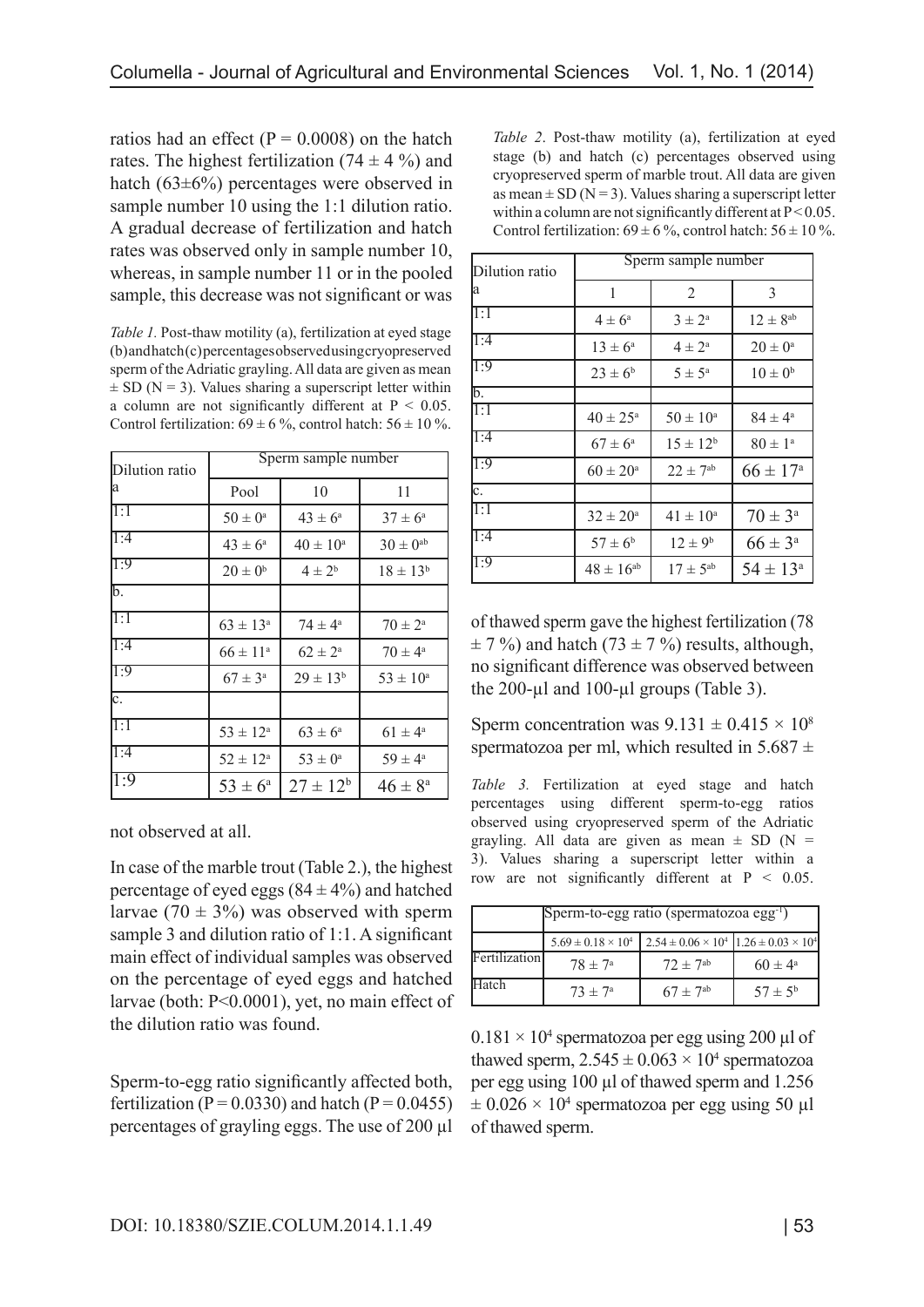Control fertilization and hatch results were not counted in this experiment due to human error.

## **Discussion**

In this study, we showed that different sperm dilutions have significant effects on the fertilizing capacity of thawed sperm in the grayling. Dilution ratio 1:1 appears to be the most effective one in this respect, moreover, the highest post-thaw motility and hatch percentages also corresponded with this dilution. This effect was most vividly expressed in post-thaw motility rates, whereas in case of fertilization and hatch percentages the results were more balanced and strongly depended on the individual sample. According to the results, pooling of sperm samples resulted in similar fertilization and hatch rates regardless of the dilution ratio of sperm and observed post-thaw motility. In contrast to our results, a previous study on salmonid species recommended the use of dilution ratios higher than 1:1 (Lahnsteiner et al., 1996b). Only dilution ratio of 1:3 was previously used grayling (Lahnsteiner et al., 1996a).

To the best of our knowledge, this is the first report on the cryopreservation of marble trout sperm. Fertilization and hatch results of marble trout eggs fertilized with cryopreserved sperm show great variation according to the sample used. Drastic reduction of fertilizing capacity of cryopreserved brown trout sperm has been observed by several authors (Labbe & Maisse 2001; Martínez-Páramo et al., 2008) and authors found no correlation between fertilization rates and motility, viability, plasma membrane lipid profile, ATP content, DNA damage, membrane integrity or membrane resistance to osmotic shock.

Nevertheless, effective on-site sperm quality evaluation methods would be necessary to determine the suitability of sperm sample for cryopreservation.

The results obtained in this study also suggest that sperm-to-egg ratio has a significant effect on fertilization and hatch rates. The importance of sperm-to-egg ratios in maximizing fertilization success has been described previously for several salmonid species (Lahnsteiner et al., 1995, Lahnsteiner et al., 1996b). It has to be considered that sperm concentration in the sample used in this experiment was low, i.e. more then 3-6 times lower than that reported for the grayling (Lahnsteiner 2000b). Such a low concentration can in part be explained by the fact that the experiment was conducted relatively late in the spawning season. In a previous study on the grayling, sperm-to-egg ratios of 1.2-1.6  $\times$  10<sup>6</sup> spermatozoa per egg (Lahnsteiner et al. 1996a) were recommended. Results of the present study suggest that much lower sperm-to-egg ratios (as low as  $2.5 \times 10^4$  spermatozoa per egg) can yield satisfactory hatch percentages. Due to the deficiency of literature on the cryopreservation of grayling sperm our results can contribute to the better understanding of problems associated with fertilization with cryopreserved sperm.

### **Acknowledgements**

This study was supported by the Slovenian-Hungarian Bilateral Science and Technology project SI-03/2007, the project number 8526-5/2014/TUDPOL of the Ministry of Human Resources and and KMOP-1.1.1-09/1-2009- 0049 of Szent István University.

# **References**

- Billard, R., (1977): Utilisation d'un système Tris-glycocolle pour tamponner le dilueur d'insemination pour truite. Bull. Fr. Piscic. 264, 102-112. DOI: http://dx.doi.org/10.1051/kmae:1977013
- Council Directive 92/43/EEC of 21 May 1992 on the conservation of natural habitats and of wild fauna and flora. http://ec.europa.eu/environment/nature/legislation/habitatsdirective/index\_en.htm (accessed 28.04.2009)
- Fumagalli, L., Snoj, A., Jesenšek, D. , Balloux, F., Jug, T., Duron, O., Brossier, F., Crivelli, A. J., Berrebi, P. (2002): Extreme genetic differentiation among the remnant populations of marble trout (Salmo marmoratus) in Slovenia. Mol. Ecol. 11, 2711-2716. DOI: http://dx.doi.org/10.1046/j.1365-294x.2002.01648.x
- Glogowski, J., Kwasnik, M., Piros, B., Dabrowski, K., Goryczko, K., Dobosz, S., Kuzminski, H., Ciereszko A. (2000): Characterization of rainbow trout milt collected with a catheter: semen parameters and cryopreservation success. Aquac. Res. 31, 289-296. DOI: http://dx.doi.org/10.1046/j.1365-2109.2000.00400.x